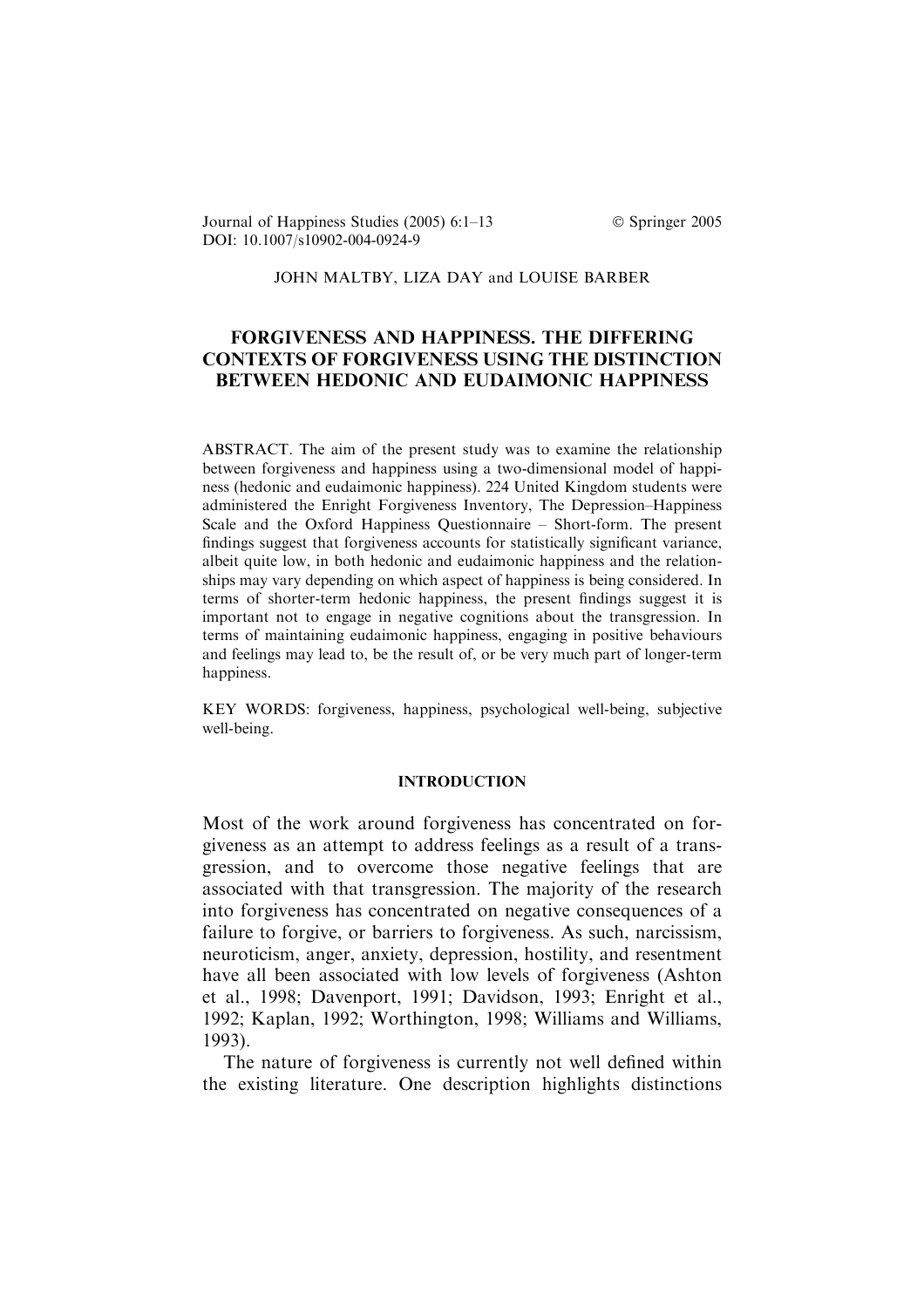between intrapersonal and interpersonal forgiveness (Pargament et al., 2000), whereby intrapersonal forgiveness involves changes within individual cognitions and interpersonal forgiveness involves the way in which events and consequences of actions occur within on-going relationships and are acted upon (Exline and Baumeister, 2000; Gordon et al., 2000). Other authors make the distinctions between negative and positive forgiveness reactions to a transgression (Gordon et al., 2000; Temoshok and Chandra, 2000). Alternatively, positive forgiveness processes are also believed to be involved in forgiveness and are expressed as deliberate attempts not to avoid the perpetrator of the offence and to positively reconsider and re-interpret feeling around the event (Pargament et al., 2000).

Recently, authors have extended the latter consideration and suggested that positive psychology presents an adequate theoretical context within which to examine forgiveness (Snyder and McCullough, 2000; Yamhure-Thompson and Snyder, 2003). These authors stress the importance of forgiveness as a human strength and that the positive aspects of human functioning, in relation to forgiveness, can be explored. These authors emphasise the importance of positive outcomes from forgiveness. This emphasis on positive outcomes to reflect positive psychology is important as it stresses a continual engagement with resolving inter-personal situations rather than the traditional view of forgiveness, which emphasises a state of mind that has to be overcome in order to prevent poorer mental well-being.

Empirical research on forgiveness and mental health has largely concentrated on negative outcomes. Brown (2003), Karremans et al. (2003) and Maltby et al. (2001) have found failure to forgive to be related to indicators of poor mental health such as depression and anxiety. Though Karremans et al. (2003) also report findings that suggest forgiveness is related to positive affect and self-esteem, and suggest some confidence in following research in forgiveness that emphasises positive psychology.

One such area is to explore the relationship between forgiveness and happiness. Happiness can be postulated as the ultimate form of human contentment and if forgiveness is a reflection of human strength and positive thinking and engagement it would be expected that forgiveness shares a positive association with hap-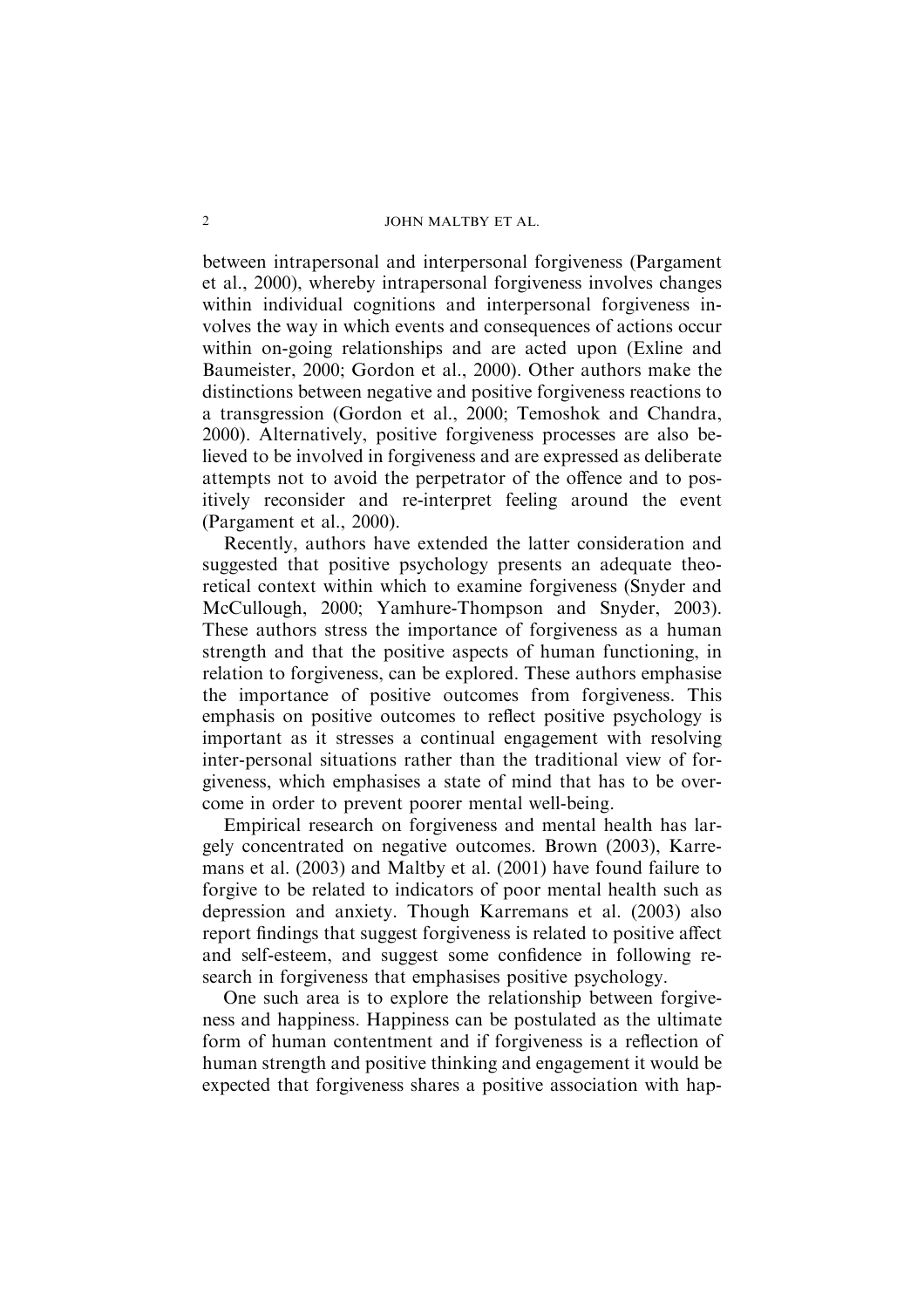piness. Further, it can be suggested that the relationship between forgiveness and happiness can be explored within a theoretical model. Happiness is often treated, both theoretically and empirically, as a one-dimensional concept (Hills and Argyle, 2002), and some authors have noted that measures of happiness lack a theoretical context for measuring the concept of happiness (Kashdan, in press). However, a theoretical context can be applied to measures of happiness when using an empirical distinction that has been made between different aspects of well-being (Diener et al., 1999; Kahneman et al., 1999; Veenhoven, 1991). This wellbein literature has been concerned with identifying real distinctions between hedonic and eudaimonic well-being (Ryan and Deci, 2001). Within this model, hedonic well-being is the relatively shorter-term evaluation of present day subjective well-being as a balance within positive and negative affect, pleasure attainment and pain avoidance and eudaimonic well-being is the longer-term psychological well-being resulting from the engagement with individual development and the existential challenges within life, meaning and self reflection (Keyes et al., 2002; Ryan and Deci, 2001; Waterman, 1993).

Two happiness scales exist that reflect this distinction in wellbeing, and therefore, may allow a comprehensive examination of forgiveness against a two-dimensional model of happiness. The first happiness measure is the Depression–Happiness Scale (Joseph and Lewis, 1998; McGreal and Joseph, 1993), in which the items are based around relatively simple statements based on the last seven days (for example, "I felt cheerful [item 6]", "I felt happy [item 12]"), and reflects hedonic happiness. The second happiness measure is the Oxford Happiness Questionnaire Short-Form (Hills and Argyle, 2002), which measures more global aspects of happiness over a longer period of time (for example, ''I am well satisfied about everything in my life'' [item 12], ''I feel that life is very rewarding [item 3]'', and ''I find beauty in some things'' [item 16]). As no time period is given for completion of the Oxford Happiness Questionnaire Short-Form, and the items seem to reflect general contentment and reflection on aspects of ones life, scores on the Oxford Happiness Questionnaire Short-Form seem to reflect eudaimonic happiness.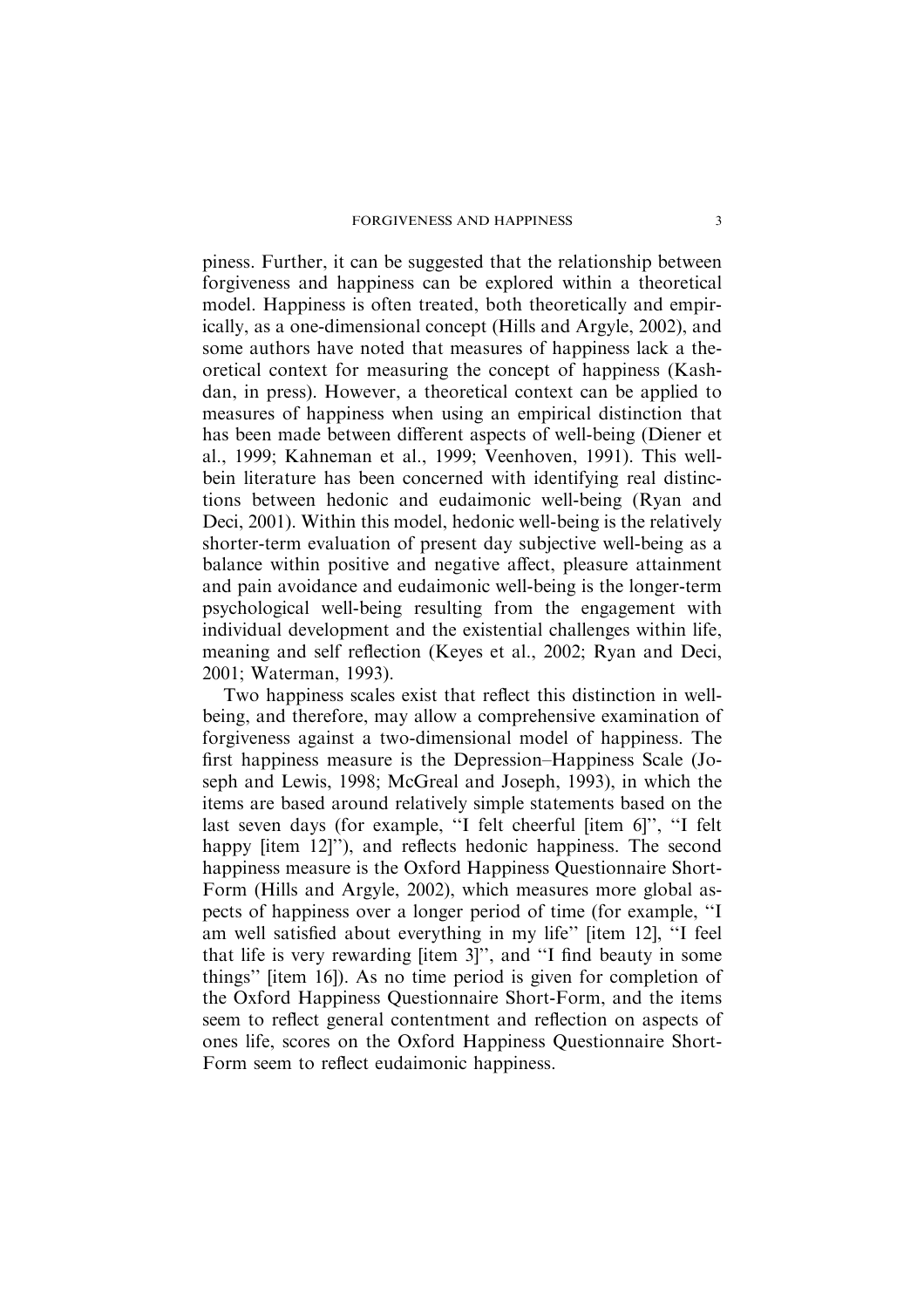The use of the two scales together will allow a theoretical examination of the relationship between forgiveness and happiness; using the distinction between hedonic and eudaimonic happiness. Therefore, the aim of the present study was to examine the relationship between forgiveness and two theoretical distinct measures of happiness.

# **METHOD**

# Sample

The sample comprised of 244 (116 males and 128 females) UK students aged from 18 to 56, with a  $M$  age of 22.45 years  $(SD = 6.8).$ 

# **Questionnaires**

All respondents completed a questionnaire booklet containing:

The Enright Forgiveness Inventory (EFI; Subkoviak et al., 1995). This is a 65-item scale designed to measures 6 dimensions of forgiveness related to a specific transgression encompassing cognitive, affective and behavioural components; (1) negative affect, (2) negative judgement, (3) negative behaviour, (4) positive affect, (5) positive judgement and (6) positive behaviour. The inventory measures non-dispositional forgiveness of another person for a specific transgression (Yamhure-Thompson and Synder, 2003). Cronbach's  $\alpha$  for all subscales are high ( $\alpha$  > 0.93), and re-retest reliability for all subscales are satisfactory  $(>0.67)$ (McCullough, 1999). Validity has been shown for the scale by the scales' correlation with each other, single item measures of the constructs, and lower anxiety within intimate relationships (Subkoviak et al., 1995; McCullough, 1999).

The Depression-Happiness Scale (Joseph and Lewis, 1998; McGreal and Joseph, 1993) was used to measure hedonic happiness. It is a 25-item scale designed to measure positive affect. It contains 12 items concerned with positive feelings (e.g., ''I felt happy", item 12) and 13 items concerned with negative feelings (e.g., ''I felt sad'', item 1). Items concerning negative feelings are reverse scored so that lower scores on the scale indicate a lower frequency of positive feelings and a higher frequency of negative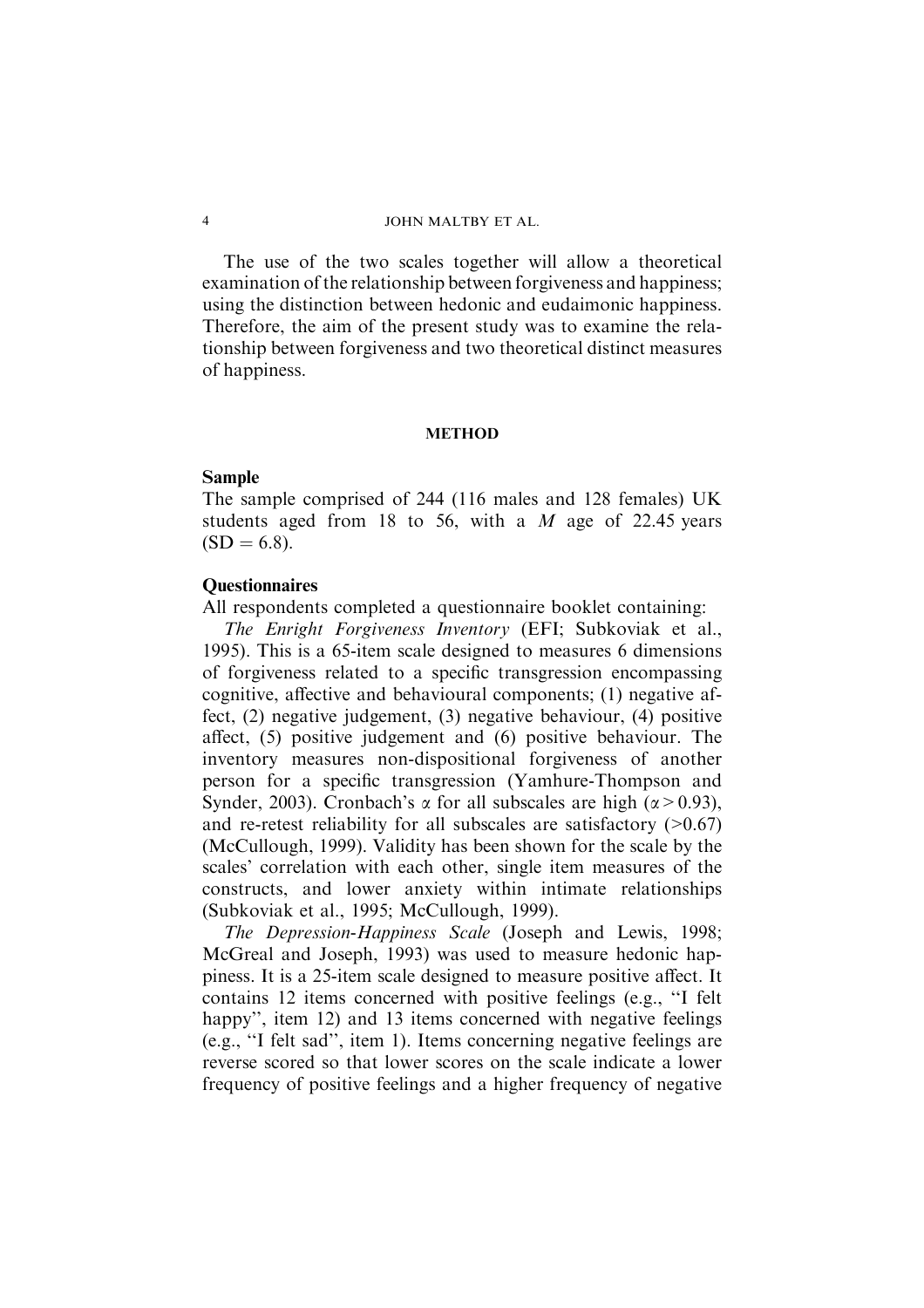feelings. Respondents are asked to think about how they have felt in the past seven days and to rate the frequency of each item on a 4-point scale: never (0); rarely (1); sometimes (2); and often (3). Scores range between 0 and 75, with higher scores indicating a higher frequency of positive feelings and a lower frequency of negative feelings.

The Oxford Happiness Questionnaire – Short form (Hills and Argyle, 2002) was used to measure eudaimonic happiness. The scale contains 8 items that have been revised down from a wellestablished reliable and valid longer 29-item version (Argyle et al., 1989; Hills and Argyle, 2002). The short-form of the scale was devised for use when time and space is limited and its correlation with the full-length scale is 0.90 (Hills and Argyle, 2002). Sample items include; ''I am well satisfied with everything in my life'' [item12], and ''I feel fully mentally alert'' [item21]. Responses to items are scored on a 6-point likert-type scale: strongly disagree (1) to strongly agree (6). Scores range from 8 to 48 with higher scores indicating a measure of broad happiness.

### **RESULTS**

Table I shows the alpha coefficients and mean scores (standard deviation) statistics for all the scales by sex. Alpha coefficients were above the 0.7 criteria suggested for satisfactory reliability (Kline, 1986). No significant differences were found between men and women for any of the variables.

Table II shows the Pearson product moment correlation coefficients between all the variables. As predicted, a significant positive correlation occurred between forgiveness and both measures of happiness.

To allow for a full consideration of the relationship between the variables, a standardised multiple regression was used to explore which dimensions of forgiveness shared unique variance with each dimensions of happiness. Though happiness can not necessarily be seen as a dependent variable in the present consideration, particularly as the measure of forgiveness relates to a specific transgression, the multiple regressions were performed to see which aspect of forgiveness shared unique variance with each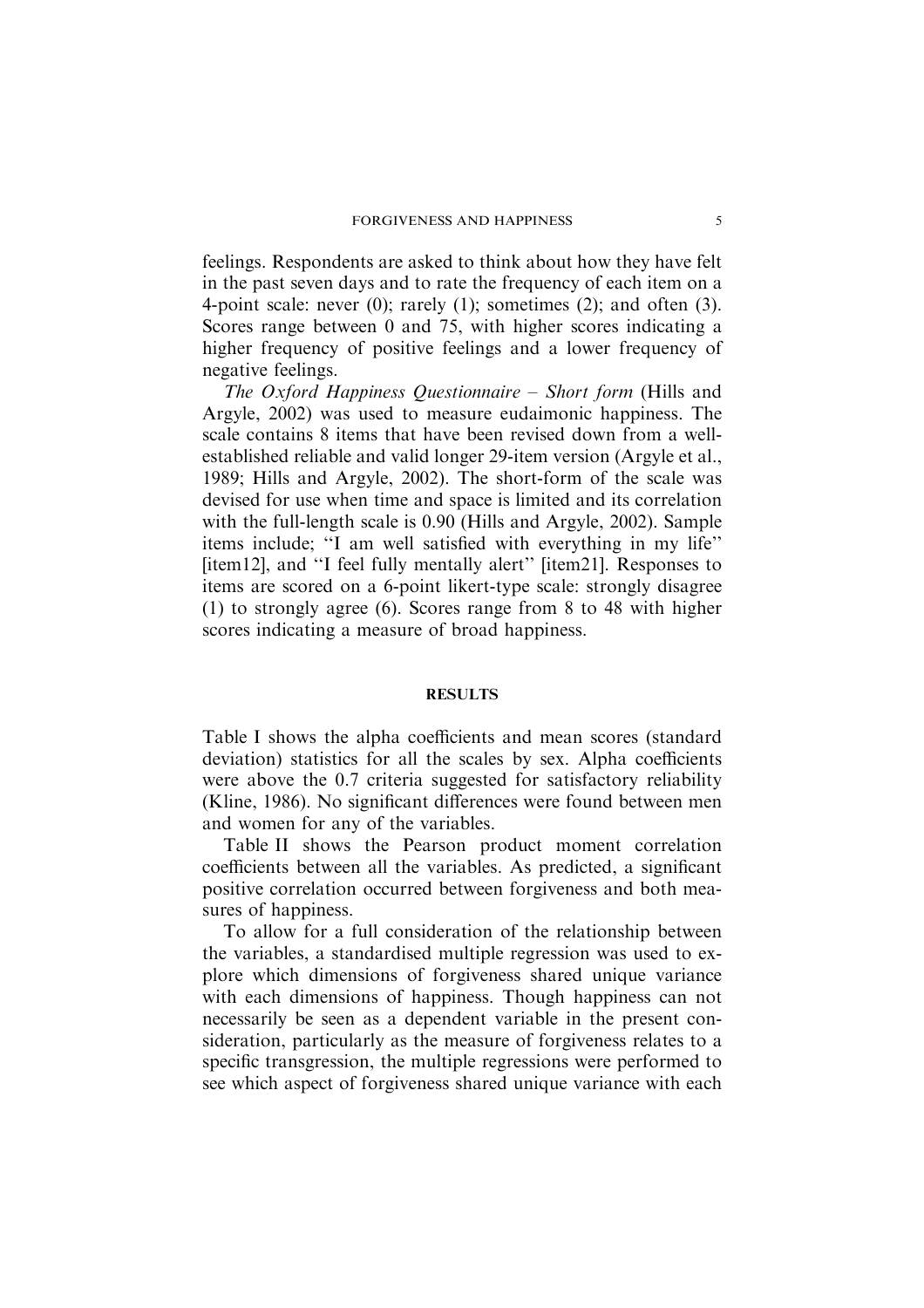|                            |          | Men<br>$= 116$<br>(n |           | Women<br>128)<br>$=$<br>(n |      |                  |
|----------------------------|----------|----------------------|-----------|----------------------------|------|------------------|
| Scale                      | $\alpha$ | M                    | <b>SD</b> | M                          | SD   | $\boldsymbol{t}$ |
| $EFI - Negative$ affect    | 0.92     | 34.73                | 9.5       | 35.53                      | 10.0 | $-0.64$          |
| $EFI - Negative cognition$ | 0.93     | 34.96                | 8.6       | 35.80                      | 8.9  | $-0.75$          |
| $EFI - Negative behaviour$ | 0.92     | 35.01                | 9.1       | 35.88                      | 9.2  | $-0.74$          |
| $EFI - Positive$ affect    | 0.94     | 24.86                | 9.1       | 24.27                      | 9.0  | 0.52             |
| $EFI - Positive cognition$ | 0.95     | 24.86                | 9.1       | 24.00                      | 8.8  | 0.76             |
| $EFI - Positive behaviour$ | 0.94     | 24.72                | 8.8       | 24.15                      | 9.4  | 0.49             |
| Depression–Happiness Scale | 0.80     | 50.91                | 10.6      | 48.80                      | 11.4 | 1.49             |
| Oxford Happiness Q'naire   | 0.73     | 32.88                | 5.0       | 32.70                      | 5.5  | 0.27             |

TABLE I Alpha coefficients and mean scores of all the scales by sex

\*  $p \leq 0.05$ ; \* \*  $p \leq 0.01$ .

aspect of happiness. For both measures of happiness, the regression statistic was significantly different from zero (Oxford Happiness Inventory,  $F(6, 237) = 7.06$ ,  $p < 0.01$ ; Depression– Happiness Scale;  $F(6, 237) = 6.17, p \le 0.01$ .

Table III shows the full results for an unstandardised multiple regression. Included in this table is the unstandardised regression coefficients  $(\beta)$ , the standardised regression coefficents  $(\beta)$ , the semipartial correlations (sr<sup>2</sup>), r,  $r^2$  and adjusted  $r^2$ . The present findings suggest that positive behaviour and positive feelings around forgiveness shares unique variance with eudaimonic happiness, and negative cognitions around forgiveness share unique variance with hedonic happiness.

### DISCUSSION

The present findings suggest that hedonic happiness shares unique variance with forgiveness related to negative cognitions. Therefore, the present findings suggest that negative cognitions relating to forgiveness (e.g., ''Regarding the person, I disapprove of him/ her") is related to lower levels of shorter term happiness. This finding suggests that not engaging in negative thinking about a specific forgiveness incident protects the individual from poorer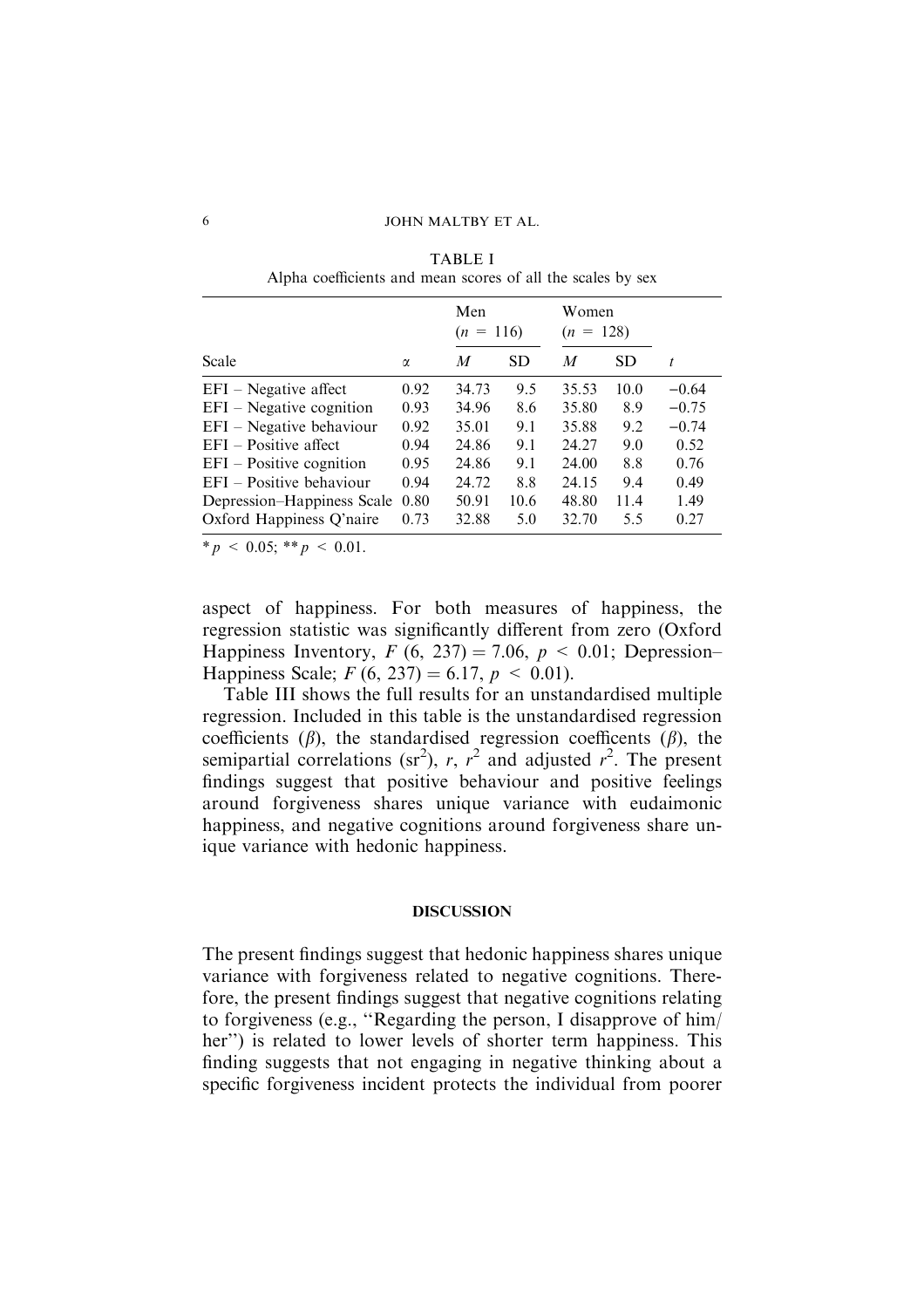|                                                                                                                                                                                                                          |               | Total sample $(n = 244)$ |      |                                                                                                           |                                                                                   |                                                                           |                                                                                   |                                                                                                                    |
|--------------------------------------------------------------------------------------------------------------------------------------------------------------------------------------------------------------------------|---------------|--------------------------|------|-----------------------------------------------------------------------------------------------------------|-----------------------------------------------------------------------------------|---------------------------------------------------------------------------|-----------------------------------------------------------------------------------|--------------------------------------------------------------------------------------------------------------------|
|                                                                                                                                                                                                                          |               |                          |      |                                                                                                           |                                                                                   |                                                                           |                                                                                   |                                                                                                                    |
| Depression-Happiness Scale<br>Oxford Happiness Q'naire<br>EFI - Negative behaviour<br>EFI - Positive affect<br>EFI - Negative cognition<br>EFI - Positive behaviour<br>EFI - Positive cognition<br>EFI - Negative affect | $\mathcal{S}$ | $0.83***$<br>00.1        | 1.00 | $\begin{array}{ccc} 0.85 & -0.88^{**} \\ 0.80^{**} & -0.86^{**} \\ 1.00 & -0.84^{**} \end{array}$<br>1.00 | $\begin{array}{c} 0.88 \ -0.85^{**} \ -0.85^{**} \ 0.87^{**} \end{array}$<br>1.00 | $-0.83$<br>$-0.85$<br>$-0.85$<br>$-0.80$<br>$-0.90$<br>$-0.00$<br>$-1.00$ | $-0.27$<br>$-0.35$<br>$-0.26$<br>$-0.28$<br>$-0.30$<br>$-0.31$<br>$-0.31$<br>1.00 | $-0.30$<br>$-0.26$<br>$-0.30$<br>$-0.30$<br>$-0.30$<br>$-0.30$<br>$-0.30$<br>$-0.30$<br>$-0.30$<br>$-0.30$<br>0.01 |

TABLE II<br>Pearson product moment correlation coefficients between all the subscales of the Enright Forgiveness Scale, Depression-Pearson product moment correlation coefficients between all the subscales of the Enright Forgiveness Scale, Depression– TABLE II

 $* p < 0.05; ** p < 0.01.$  ${}^*p \; < \; 0.05; \; {}^{**}p \; < \; 0.01.$ 

FORGIVENESS AND HAPPINESS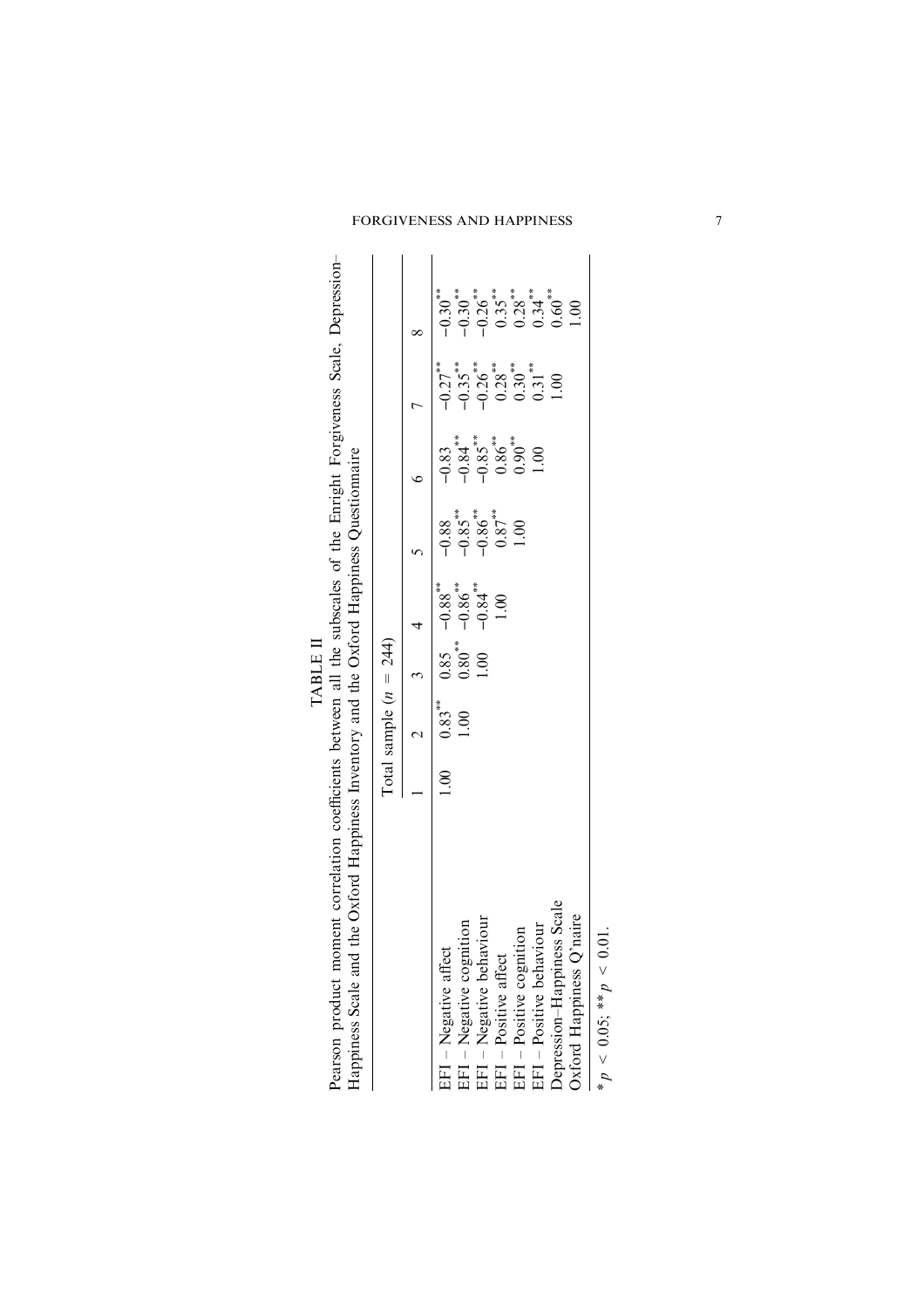#### TABLE III

Regression analysis with both measures of happiness used as dependent variables and each dimension of the Enright Forgiveness Inventory as predictor variables

|                    | Hedonic happiness<br>(Depression–Happiness) |      |                                                | Eudaimonic happiness<br>(Oxford Happiness) |      |                                                |
|--------------------|---------------------------------------------|------|------------------------------------------------|--------------------------------------------|------|------------------------------------------------|
| <b>Scales</b>      | B                                           | β    | $sr^2$                                         | B                                          | β    | $sr^2$                                         |
| Forgiveness        |                                             |      |                                                |                                            |      |                                                |
| Negative affect    | 0.24                                        | 0.21 |                                                | 0.01                                       | 0.01 |                                                |
| Negative cognition | $-0.65$                                     | 0.51 | $0.26*$                                        | 0.02                                       | 0.03 |                                                |
| Negative behaviour | 0.07                                        | 0.06 |                                                | 0.16                                       | 0.27 |                                                |
| Positive affect    | 0.21                                        | 0.17 |                                                | 0.25                                       | 0.42 | $0.18**$                                       |
| Positive cognition | 0.01                                        | 0.03 |                                                | 0.14                                       | 0.23 |                                                |
| Positive behaviour | 0.30                                        | 0.25 |                                                | 0.22                                       | 0.40 | $0.16**$                                       |
|                    |                                             |      | $r^2 = 0.14$<br>Adj $r^2 = 0.11$<br>$R = 0.37$ |                                            |      | $r^2 = 0.15$<br>Adj $r^2 = 0.13$<br>$R = 0.39$ |

 $\frac{1}{2} \cdot p \leq 0.01$ ;\*\*  $p \leq 0.05$ .

hedonic well-being. This finding is consistent with the traditional view of forgiveness proposed by Seligman that suggests that forgiveness protects the individual. However, this finding needs to be further explored, as lower scores on the depression–happiness scale are thought to measure depression, the reported relationship could be part of a range of negative cognitions (e.g., attribution style, pessimism) that may lead, or be a part of, depressive symptomology. Consequently, future research should examine the relationship between these negative cognitions around forgiveness and lower levels of hedonic happiness within in the context of other pessimistic styles, such as, attributions style, pessimism, and negative coping approaches.

In terms of the relationship between forgiveness and eudaimonic happiness, the findings suggest that positive behaviours (e.g., ''Regarding the person, I am or would be considerate'') and affect (e.g., ''I feel warm toward him/her'') are positively related to type of happiness. These findings are consistent with the positive psychology theoretical approach emphasisinf forgiveness as a human strength and the positive aspects of human functioning, and suggest that active and positive forgiveness feelinga and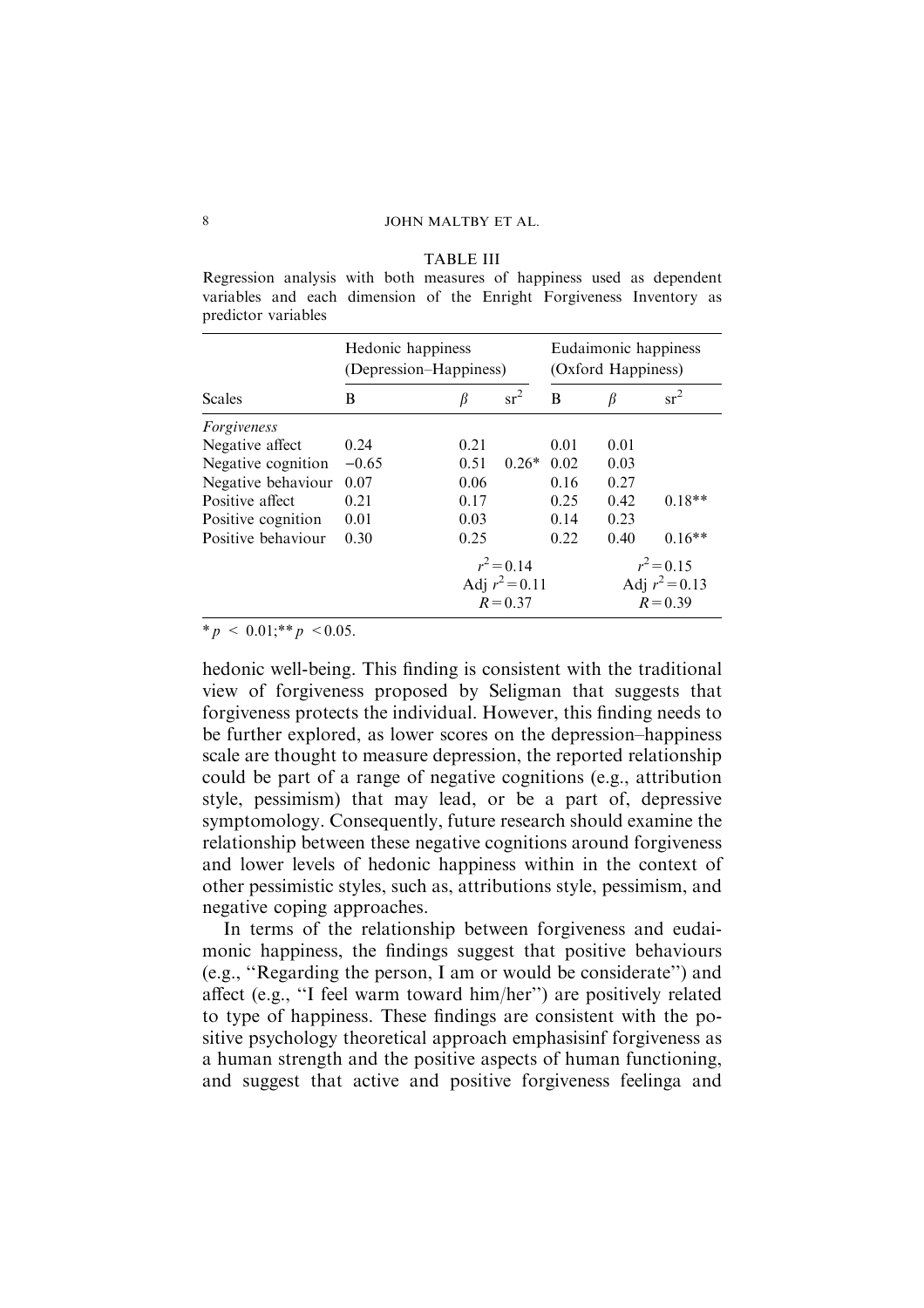#### FORGIVENESS AND HAPPINESS 9

behaviours leads to eudaimonic happiness. The present findings also suggest that positive behaviours and affect are most important in this relationship, rather than positive cognition, and suggests that ''doing'' rather than ''thinking'' is an important part of this relationship. Consequently, the forgiving individual who is most likely to act positively and feel positively towards those who transgress against them are more likely to be happy. Whether this relationship is the result of eudaimonic happiness allowing the individual to be more forgiving, or/and that being positive in forgiveness leads people to be happy, needs to be further explored. However, the present findings suggest that positive psychology may provide an insight into the relationship between positive forgiving behaviours and affect and eudaimonic happiness.



Figure 1. A model of the relationships between Enright's model of forgiveness and Hedonic and Eudaimonic happiness.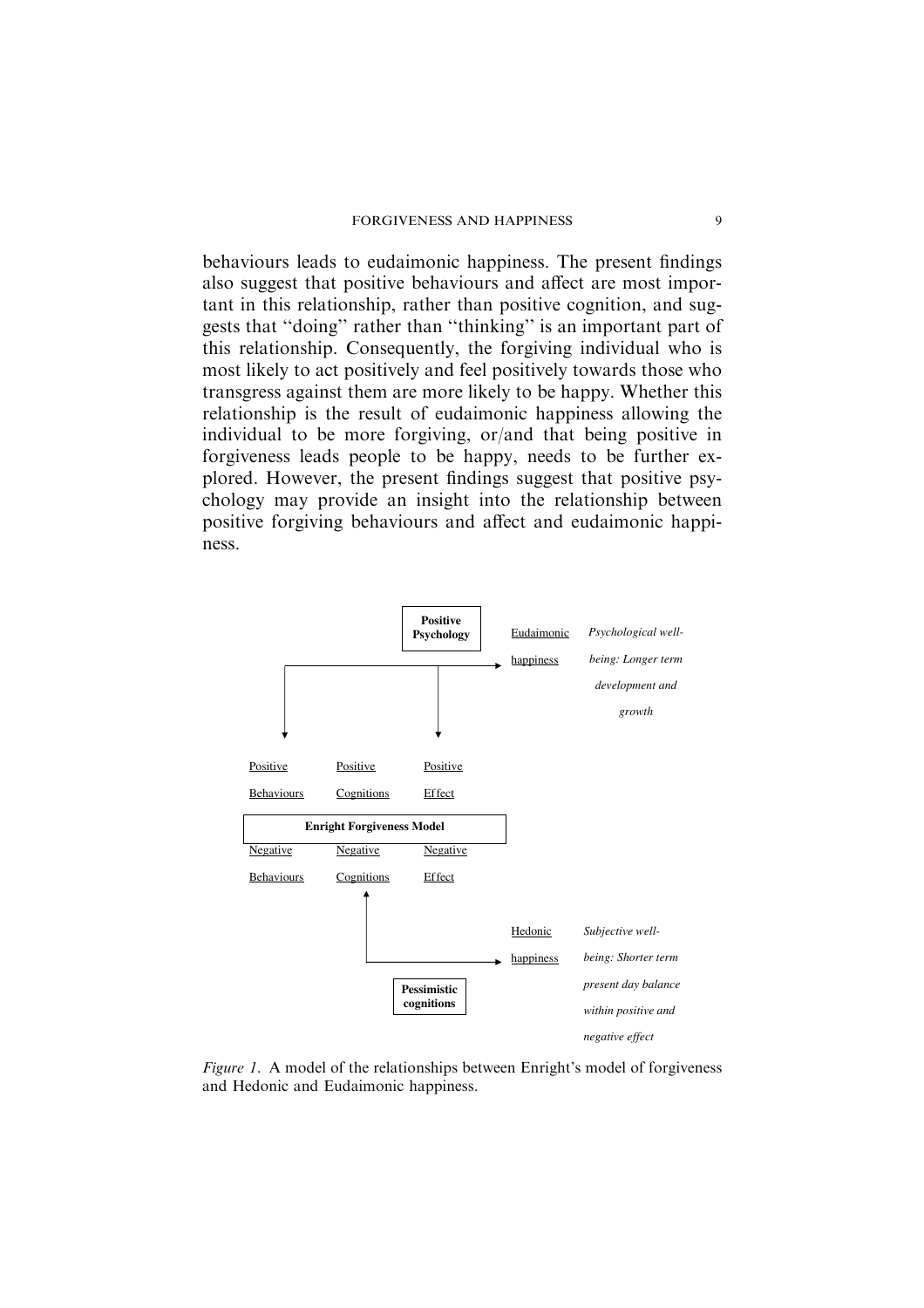Consequently, the following model can be suggested (see Figure 1). In terms of the relationship between forgiveness and happiness, in the shorter term context of present day balance within positive and negative affect, the relationship between forgiveness and happiness is the result of the tendency not to adopt negative cognitions regarding the transgression. However, in the longer term, and wider sense of development and growth, the relationship between forgiveness and happiness is the result of a tendency to engage in positive behaviours and feelings about the forgiveness event. Therefore, the present findings suggest that when it comes to forgiveness for a specific transgression and happiness, the Enright model of forgiveness is important in helping distinguishing between positive and negative approaches to forgiveness and hedonic and eudaimonic happiness. These findings also perhaps indicate how forgiveness might be related to happiness over time. Further research is needed to examine this proposed model longitudinally.

Presently, this research may be limited by using the Enright model as it refers to forgiveness to a specific incident. Future research should begin the seek to see the validity of the model by exploring these correlations over time, to begin to explore the extent to which happiness influences forgiveness within a specific situation and then to what extent forgiveness then leads to new or further happiness. There is also a need to extend the consideration to other measures of forgiveness which reflect other theoretical domains, such as dispositional forgiveness (e.g., Hebl and Enright, 1993) or multi-dimensional measures of forgiveness which encompass not only forgiveness of others, but also of oneself (Yamhure-Thompson and Synder, 2003).

In summary, the present findings suggest that forgiveness accounts for statistically significant variance, albeit quite low, in both hedonic and eudaimonic happiness, and the relationships may vary depending on which aspect of happiness is being considered. In terms of shorter-term hedonic well-being happiness, the present findings suggest it is important not to engage in negative cognitions about the transgression. In terms of maintaining eudaimonic happiness, engaging in positive behaviours and feelings may lead to, be the result of, or be very much part of longer-term happiness.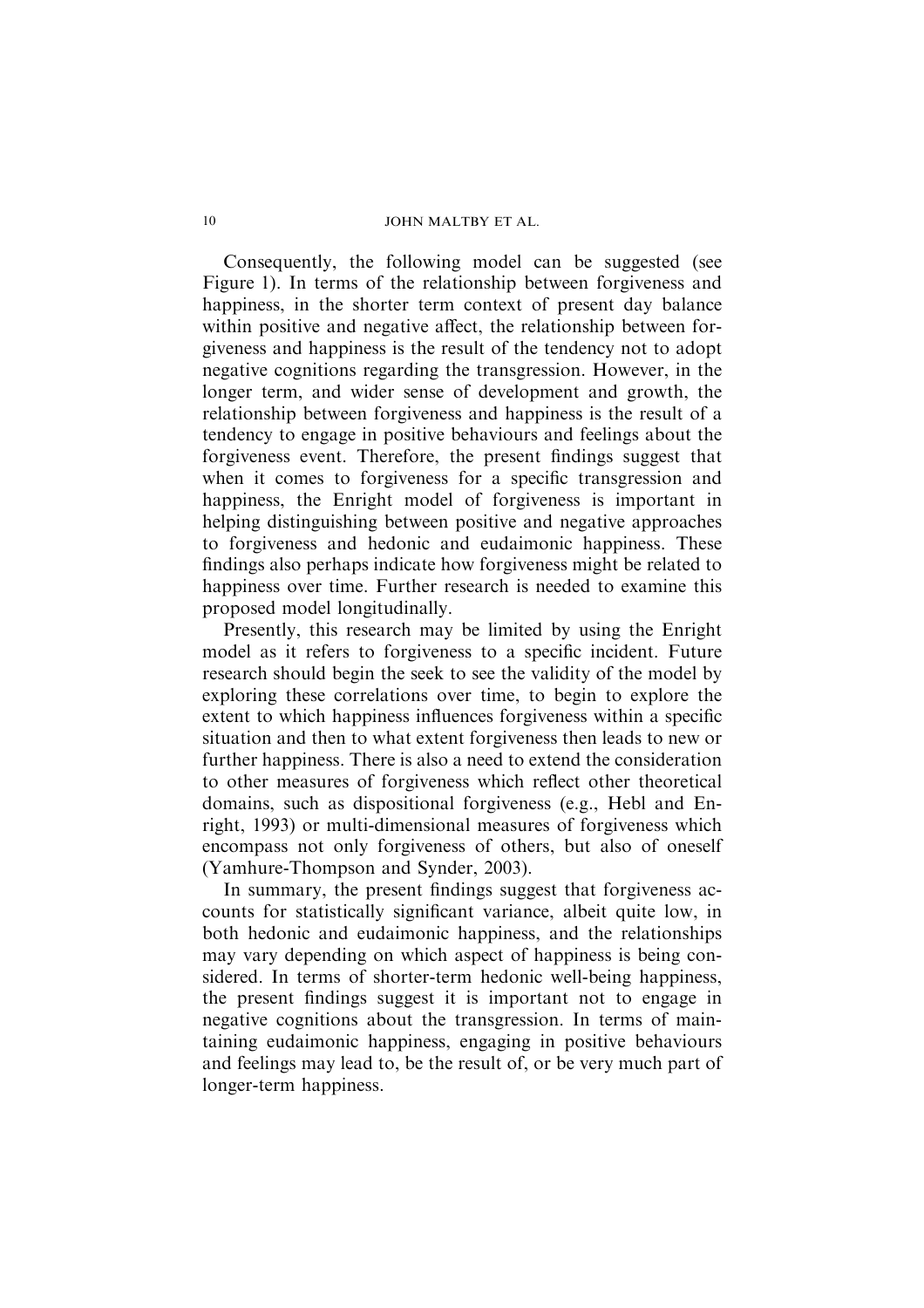#### **REFERENCES**

- Argyle, M., M. Martin and J. Crossland: 1989, 'Happiness as a function of personality and social encounters', in J.P. Forgas and J.M. Innes (eds), Recent Advances in Social Psychology: An International Perspective (Elsevier Science Publishers, North Holland), pp. 189–203.
- Ashton, M.C., S.V. Paunonen, E. Helmes and D.N. Jackson: 1998 'Kin altruism, reciprocal altruism, and the big five personality factors', Evolution and Human Behaviour 19, pp. 243–255.
- Brown, R.P.: 2003, 'Measuring individual differences in the tendency to forgive: Construct validity and links with depression', Personality and Social Psychology Bulletin 29, pp. 759–771.
- Davenport, D.S.: 1991, 'The functions of anger and forgiveness: Guideline for psychotherapy with victims', Psychotherapy 28, pp. 140–144.
- Davidson, D.L.: 1993, 'Forgiveness and narcissism. Consistency in experience across real and hypothetical hurt situations', Dissertational Abstracts International 54, pp. 2746.
- Diener, E., E. Suh, R.E. Lucas and H.L. Smith: 1999, 'Subjective well-being: Three decades of progress', Psychological Bulletin 125, pp. 276–302.
- Enright, R.D., E.A. Gassin and C. Wu: 1992, 'Forgiveness: A Developmental view', Journal of Moral Education 21, pp. 99–114.
- Exline, J.J. and R.F. Baumeister: 2000, 'Expressing forgiveness and receptance: Benefits and Barriers', in M.E. McCullough, K.I. Pargament and C.E. Thoresen (eds), Forgiveness: Theory, Research and Practice (Guildford Press, London), pp. 133–155.
- Gordon, K.C., D.H. Baucom and D.K. Snyder: 2000, 'The use of forgiveness in marital therapy', in M.E. McCullough, K.I. Pargament and C.E. Thoresen (eds), Forgiveness: Theory, Research and Practice. (Guildford Press, London), pp. 203–227.
- Hebl, J.H. and R.D. Enright: 1993, 'Forgiveness as a therapeutic goal with elderly females', Psychotherapy 30, pp. 658–667.
- Hills, P. and M. Argyle: 2002, 'The Oxford Happiness Questionnaire: A compact scale for the measurement of psychological well-being', Personality and Individual Differences 33, pp. 1073–1082.
- Joseph, S. and C.A. Lewis: 1998, 'The Depression-Happiness Scale: Reliability and validity of a bipolar self-report scale', Journal of Clinical Psychology 54, pp. 537–554.
- Kahneman, D., E. Diener and N. Schwarz (eds): 1999, Well-being: The Foundations of Hedonic Psychology (Russell Sage Foundation, New York).
- Kashdan, T.B.: in press, 'The assessment of subjective well-being (issues raised by the Oxford Happiness Questionnaire', Personality and Individual Differences.
- Kaplan, B.H.: 1992, 'Social health and the forgiving heart: The type B story', Journal of Behaviour Medicine 15, pp. 3–14.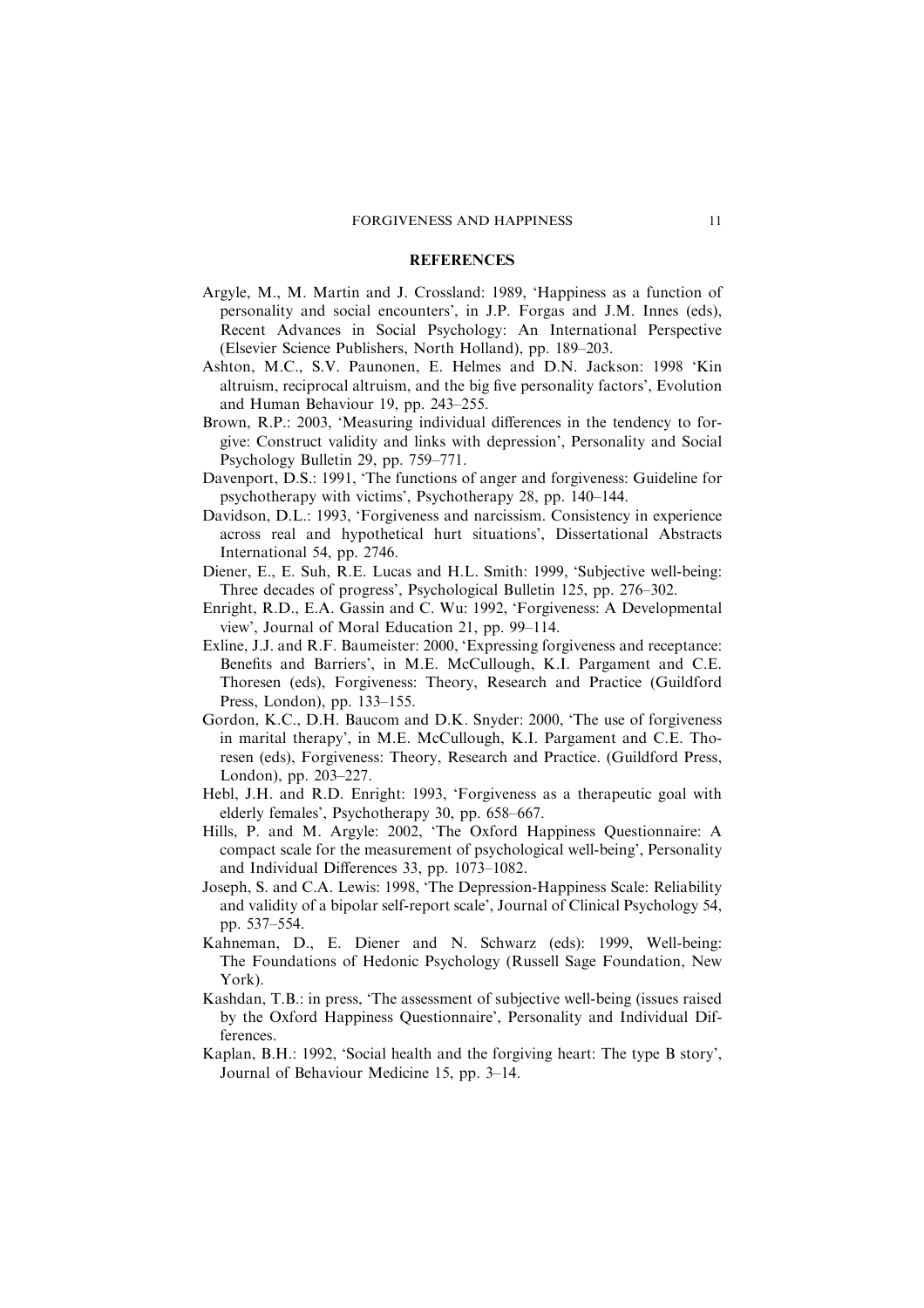- Karremans, J.C., P.A.M. Van Lange, J.W. Ouwerkerk and E.S. Kluwer: 2003, 'When forgiving enhances psychological well-being: The role of interpersonal commitment', Journal of Personality and Social Psychology 84, pp. 1011–1026.
- Keyes, C.L.M., D. Shmotkin and C.D. Ryff: 2002, 'Optimizing well-being: The empirical encounter of two traditions', Journal of Personality and Social Psychology 82, pp. 1007–1022.
- Kline, P.: 1986, A Handbook of Test Construction (Methuen, London).
- Maltby, J., A. Macaskill and L. Day: 2001, 'Failure to forgive self and others: A replication and extension of the relationship between forgiveness, personality, social desirability and general health', Personality and Individual Differences 29, pp. 1–6.
- McCullough, M.E.: 1999, 'Enright Forgiveness Inventory U.S. Version', in P.C. Hill and R.W. Hood (eds), Measures of Religiosity (Religious Education Press, Birmingham, Alabama), pp. 457–460.
- McGreal, R. and S. Joseph: 1993, 'The Depression Happiness Scale', Psychological Reports 73, pp. 1279–1282.
- Pargament, K.I., M.E. McCullough and C.E. Thoresen: 2000, 'The frontier of forgiveness: Seven directions for psychological study and practice', in M.E. McCullough, K.I. Pargament and C.E. Thoresen (eds), Forgiveness: Theory, Research and Practice (Guildford Press, London), pp. 299– 319.
- Ryan, R.M. and E.L. Deci: 2001, 'On happiness and human potentials: A review of research on hedonic and eudaimonic well-being', Annual Review of Psychology 52, pp. 141–166.
- Snyder, C.R. and M.E. McCullough: 2000, 'A positive psychology field of dreams: If you build it they will come …', Journal of Social and Clinical
- Psychology 19, pp. 151–160.
- Subkoviak, M.J., R.D. Enright, C.R. Wu, E.A. Gassin, S. Freedman, L.E. Olson and I.Sarinopoulos: 1995, 'Measuring interpersonal forgiveness in late adolescence and middle adulthood', Journal of Adolescence 18, pp. 641– 655.
- Temoshok, L.R. and P.S. Chandra: 2000, 'The meaning of forgiveness in a specific situational and cultural context: Persons living with HIV/AIDS in India', in M.E. McCullough, K.I. Pargament and C.E. Thoresen (eds), Forgiveness: Theory, Research and Practice (Guildford Press, London), pp. 65–90.
- Veenhoven, R.: 1991, 'Is happiness relative?', Social Indicators Research 24, pp. 1–34.
- Waterman, A.S.: 1993, 'Two conceptions of happiness: Contrasts of personal expressiveness (eudaimonic) and hedonic enjoyment', Journal of Personality and Social Psychology 64, pp. 678–691.
- Williams, R. and V. Williams: 1993, Anger Kills. (Random House, New York).
- Worthington, E.L.: 1998, Dimensions of Forgiveness: Psychological Research and Theological Perspectives (Templeton Foundation Press, London).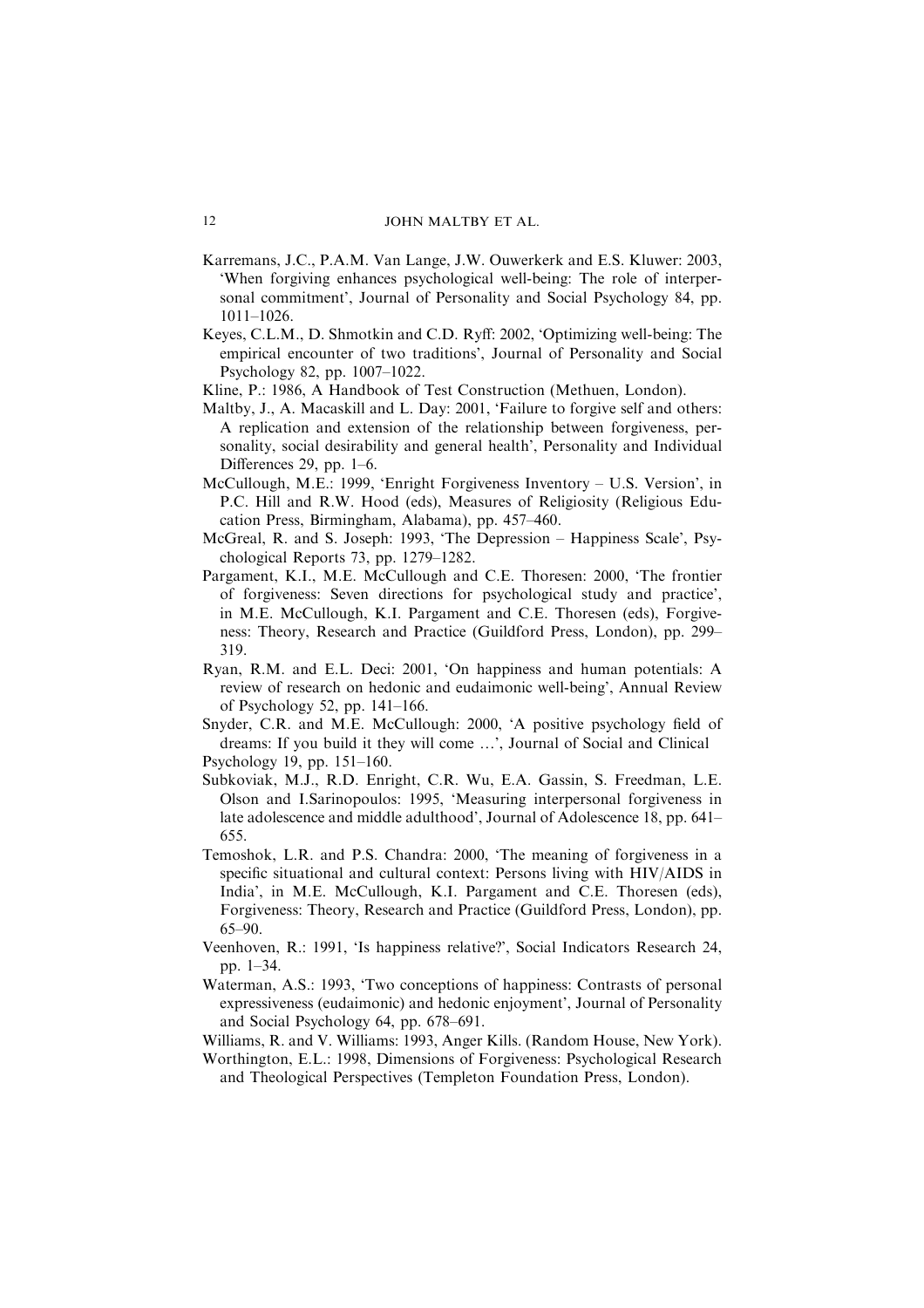Yamhure-Thompson, L. and C.R. Snyder: 2003, 'Measuring forgiveness', in S.J. Lopez and C.R. Snyder (eds), Positive Psychological Assessment: A Handbook of Models and Measures (American Psychological Association, Washington).

Address for Correspondence: JOHN MALTBY School of Psychology University of Leicester University Road L1 7RH Leicester United Kingdom

E-mail: jm148@le.ac.uk

LIZA DAY LOUISE BARBER Sheffield Hallam University